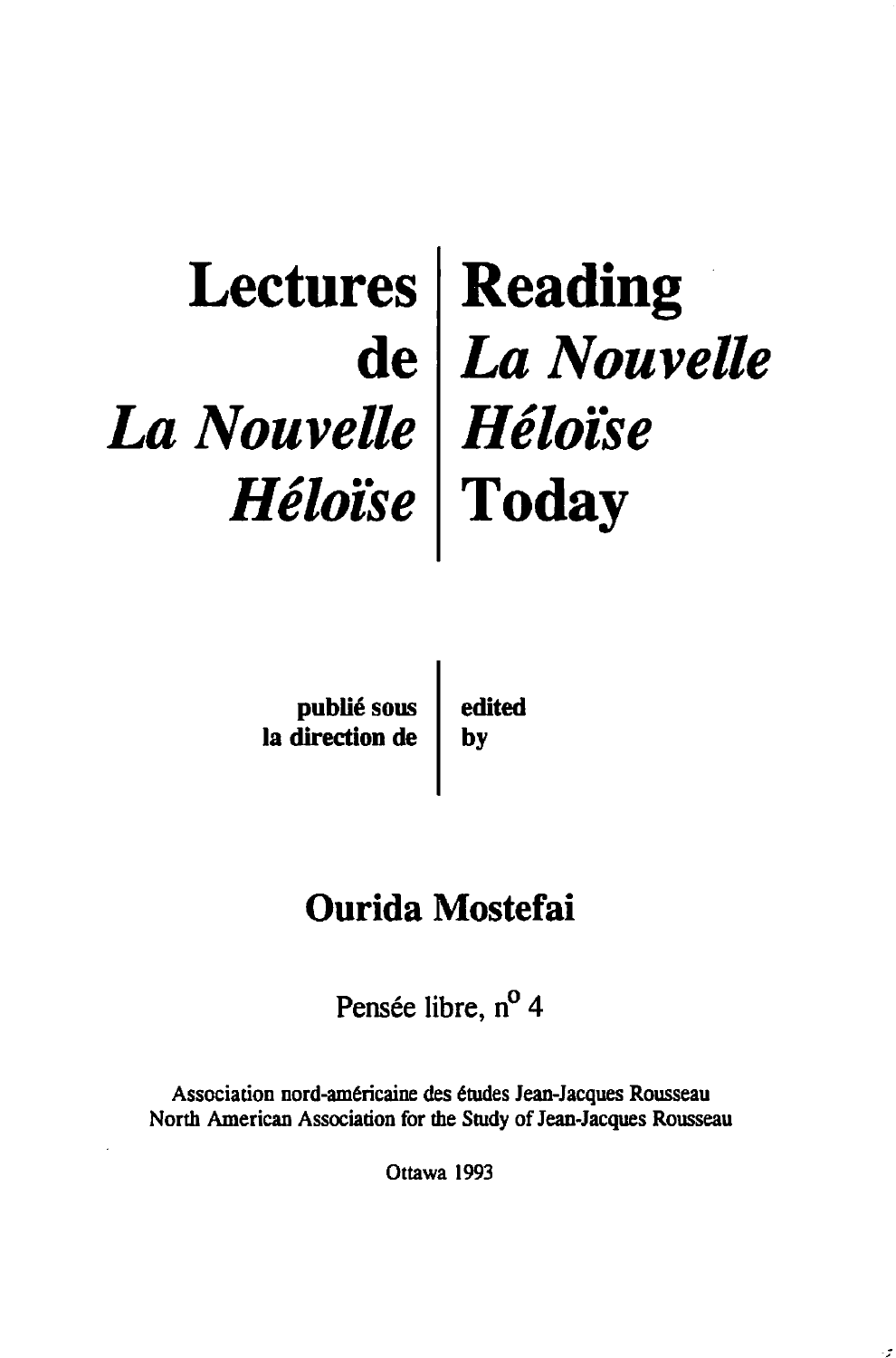#### CANADIAN CATALOGUING IN PUBLICATION DATA

Main entry undert title:

Lectures de la Nouvelle Héloïse  $=$ Reading La Nouvelle Héloïse today

(pensée libre; no. 4) Text in French and English. Includes bibliographical references. ISBN 0-9693132-3-3

1. Rousseau. Jean-Jacques, 1712-1778. Nouvelle Héloïse. I. Mostefai, Ourida II. North American Association for the Study of Jean-Jacques Rousseau. III. Tille: Reading La Nouvelle Héloïse today. IV. Series.

PQ2039.L43 1993<br>848'.509 C94-900020-5E DONNÉES DE CATALOGAGE **AVANT LA PUBLICATION (CANADA)** 

Vedette principale au titre:

Lectures de la Nouvelle Héloïse = Reading La Nouvelle Héloïse today

(pensée libre; no. 4) Texte en français et en anglais. Comprend des références bibliographiques. ISBN 0-9693132-3-3

1. Rousseau, Jean-Jacques, 1712-1778. Nouvelle Héloïse. 1. Mostefai, Ourida II. Association nonl-américaine des études Jean-Jacques Rousseau. III. Titre: Reading la Nouvelle Héloise today. IV. Collection.

PQ2039.L43 1993<br>848'.509 C94-900020-SF

Ouvrage publié grâce au COncOUlS de l'Association nord-américaine des études Jean-Jacques Rousseau, grâce à une subvention des Services Culturels fiançais de Boston, et grâce à l'aide de la Faculté des Ans et des Sciences de Boston CoUege.

The publication of this volume was made possible by the cooperation of the North American Association for the Study of Jean-Jacques Rousseau, by a gram from the French Cultural Services in Boston and by the support of the Graduate School of Arts and Sciences at Boston College.

 $\degree$  Association nord-américaine des études Jean-Jacques Rousseau / North Americao Association for the Study of Jean-Jacques Rousseau, 1993.

ISBN 0-9693132-3-3

Collection « Pensée libre » dirigée par Guy Lafrance. Revision de textes, typographie et mise-en-page par Daniel Woolford.

*Pensée übre* series editor: Guy Lafrance. Text editing, typesetting and layout by Daniel Woolford.

Imprimé au Canada Printed in Canada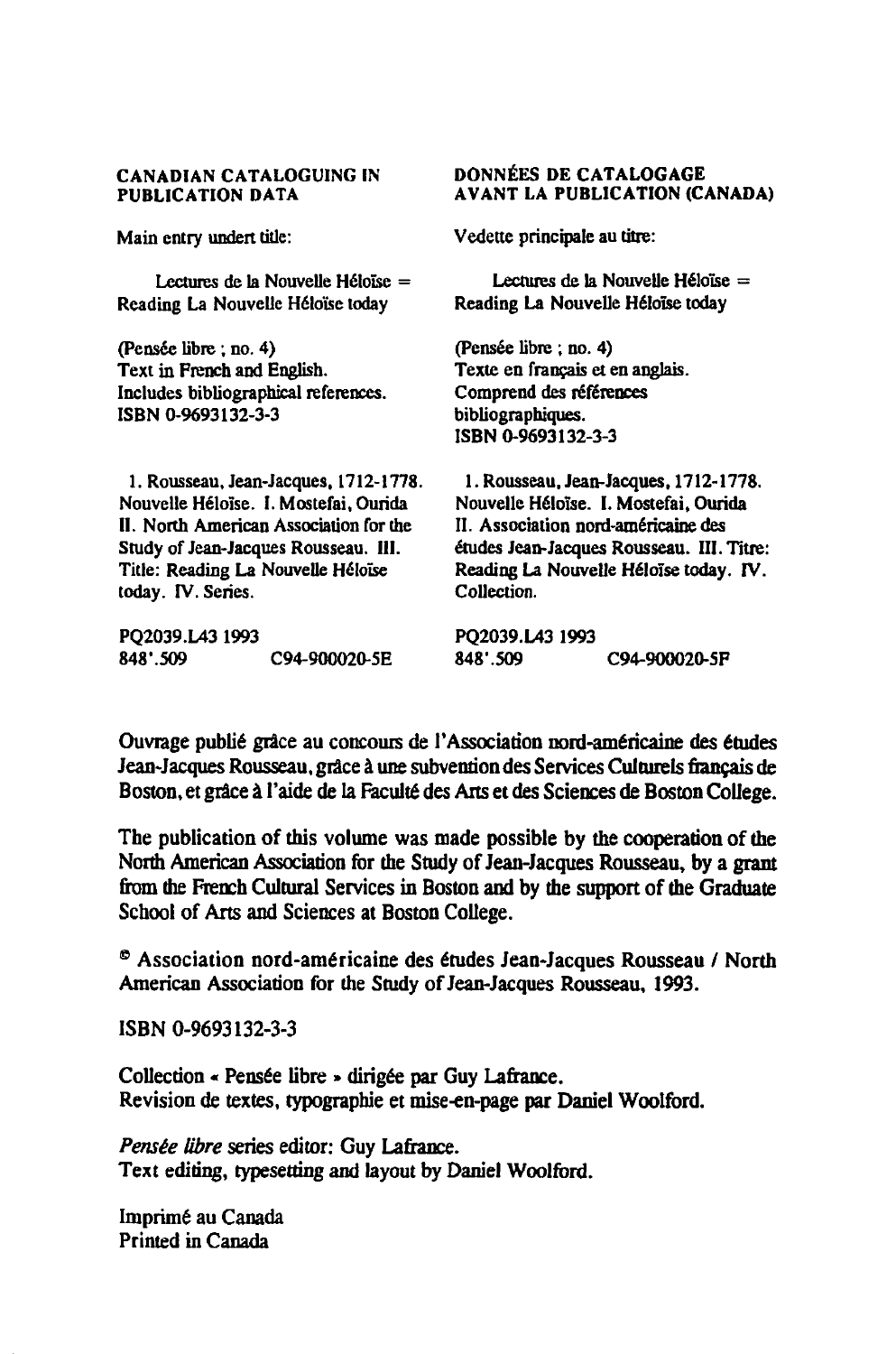# **ROUSSEAU'S ECONOMIC THEORY: DEVELOPMENT AND MODERNITY**

### **RECONSIDERED**

Rousseau' s conception of political rights and responsibilities cannot be understood without an examination of bis framework for the reproduction of human life, a task he consigned to the province of the household. The autarkic household, inspired by the models of the French feudal manorhouse and of Genevan artisanal familial mores, is the realm in which men master the necessities of Iife through the management of economic affairs. The reconstruction of the feudal household, which Rousseau sketched in *La Nouvelle Héloïse*, was intended as an antidote to the contemporary bourgeois transformation of family life into a more private and closed structure, designed to insulate its members from the struggle taking place among opponents in the market place. Rousseau's model also served to recall the French nobility to its traditional responsibility. As public/civic education is impossible in a monarchy. it becomes the responsibility of the nobility to organize the production of material life in a manner consistent with the moral princip les that inform ail other social and politieal interactions. Thus, the reform of monarchies is directed at reviving and redirecting the structural source of their power and of their special virtue: the aristocratie household. This structure self-consciously assumes responsibility for the nurturing process through which man's sentiments are socialized and he acquires the moral development appropriate for a new politics.

It is only in the light of mistaken characterizations of the aristocraey as a decadent and defeated elass that Rousseau's advocacy of the aristocratic household appears anachronistic.<sup>1</sup> Such views. which portrayed the triumph of the bourgeoisie in almost all aspects of social, economic, and even political life in the eighteenth century, have been successfully disputed by steady challenges. The documented survival

<sup>1.</sup> Arno J. Mayer, The *Persislence o/the DM Régime* (New York: Panlheon Books, 1981).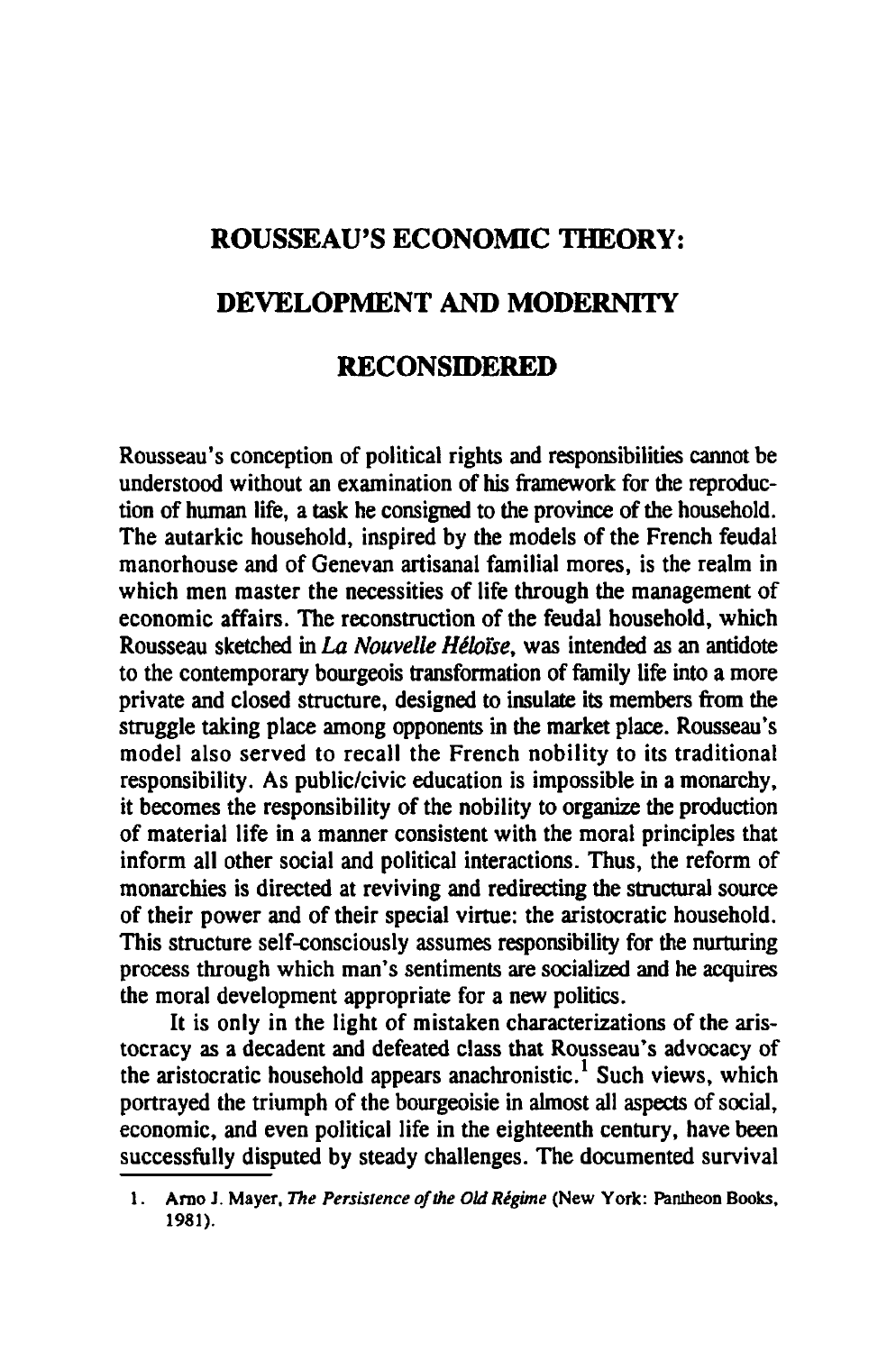of the *ancien régime* into the nineteenth century demonstrates the endurance and adaptability of the aristocracy and confirms its vital participation in the widespread reformulation of public life. $2$  The modern efforts by both liberal and leftist theorists to locate the foundation of rights in property, respectively either emphasizing the "natural" status of property, and therefore its position as the basis of ail other rights, or stressing the stringent limitations on property and its purely social and political basis, are confounded by Rousseau's "reaetionary" preference for an autarkic, aristocratie reordering of material needs in which property, although held in "private," is exploited for the more or less commodious welfare of a smalt community of unequal participants.<sup>3</sup>

Rousseau, who analyzed the partieular iIIs of the French *ancien régime* and formulated plans for delaying its eventual overthrow, specifically designated the aristocracy as the most suitable agent of positive social and moral reform. Rousseau made no claim for the universality of his plan, nor should it he taken, as by one commentator, as an alternative to the political reform of a state's constitution: it is not an alternative to the political reform but rather a precondition for any future wise government.<sup>4</sup>

#### The Aristocratie Household as Revolutionary Class

Foeusing on the family as the prototypical social institution and explaining political associations on the basis of sentiments provided Rousseau and his audience with a new understanding of politics. This becomes particularly apparent in recent conceptions of the public sphere as including the "social. " The concern with establishing stable affections, with nurturing and well-being as social concerns. leads Rousseau

<sup>2.</sup> G. Chaussinand-Nogaret, La Noblesse au XVIIf<sup>e</sup> Siècle, De la Féodalité aux *Lumières* (Paris: Hachette, Éditions Complexe, 1976), pp. 39-65, 119-160, 181-201. B. Behrens. "Nobles, Privileges and Taxes at the end of the Ancient Regime," *Economic History Review* (1962). Daniel Roche, "Recherches sur la Noblesse Parisienne au millieu du XVIIf Siècle: La Noblesse du Marais," in Actes du 86<sup>e</sup> Congrès National des Sociétés Savantes, 1962. Jacques Godechot, *The COUlller-Revolution: Doctrine and Action 1789-1804,* (Princeton: Princeton University Press, 1981).

<sup>3.</sup> See Yoav Peled, "Rousseau's Inhibited Radicalism: An Analysis of His Political Thought in Light of His Economie Ideas," *American Po/itical Science Review,*  Vol. 74, December 1980, No. 4, pp. 1034-1045.

<sup>4.</sup> J. Shklar, *Men and Cilizens* (Cambridge: Cambridge University Press, 1968).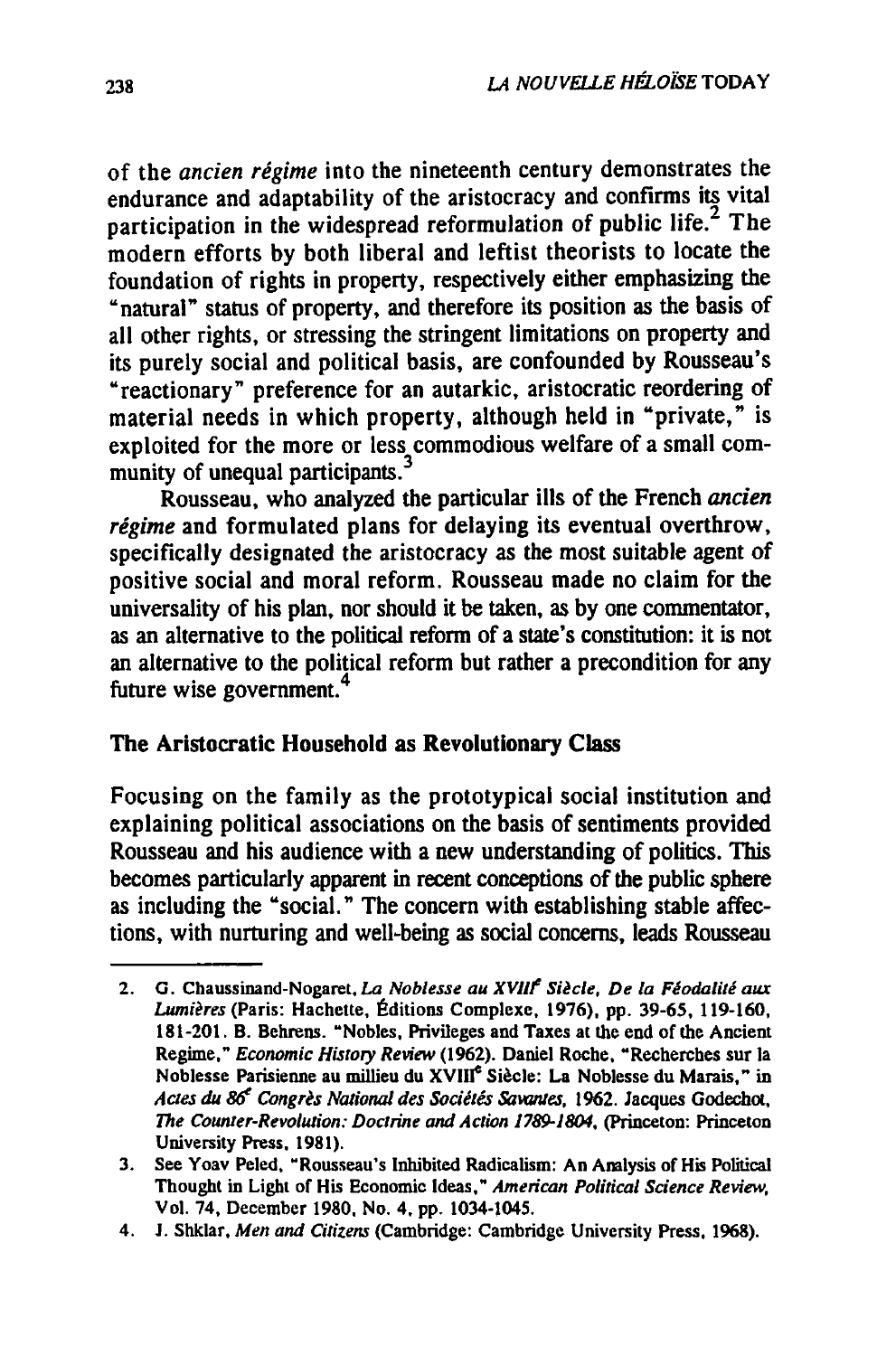to address the problem posed by the changing economic arena. AIthough English and French economists find it necessary to include the economic sphere within the boundaries of public opinion yet outside the jurisdiction of the state, Rousseau instead wants it to remain within the domestic purview and under the aegis of political adjudication.

Procuring the necessities of life, a function relegated in antiquity to the household, has become embroiled in a set of impersonal and adversarial relations. Rousseau favors a more communal model based on the mutual recognition of needs among small domestic groups, which will form the economic basis of the state. Thus, the political economy developed in opposition to both French and English models of market expansion seeks to limit the scope of impersonal transaction by maximizing bonds among immediate familiars.

Rousseau's critique of society is not simply an attack on the system of hierarchy and privilege of the aristocracy or on the preoccupation with the expansion of a bourgeois market economy. It is an attack on the social and political inequalities that harm ail aspects of human life. His conviction that economic inequalities contribute as fundamentaily to social injustice as do hierarchies of rank leads him to expose the aristocracy's "base" preoccupation with wealth.<sup>5</sup> In spite of his fascination with the aristocracy, and with the alliance he sometimes contemplates between the nobility and the artisanal class of bis youth, Rousseau is clear on the problems of hereditary privilege. Although united in their contempt of the bourgeois, the two orders do not have ail interests in common. As rich and poor they compete for the precious resources needed to satisfy their most basic needs:

The waste of goods which serve to nourish men is sufficient to render luxury odious to humanity .... We need sauces in our kitchens; this is why the sick lack bouillon. We need liqueurs on our tables; that is why the farmer drinks only water. We need powder for our wigs; this is why so many poor people have no bread.<sup>6</sup>

Rousseau has been characterized as a pessimist who views modernity and the prospects of "industrialized urban civilization" with a jaundiced  $e^{-7}$  The despoliation of nature and the debasement

<sup>5.</sup> PI. Il, pp. 84-86, 75.

<sup>6.</sup> PI. Ill, p. 79n.

<sup>7.</sup> Masters, (1968), pp. 421-37; B. de Jouvenel, "Rousseau, the Pessimistic Evolutionary," Yale French Studies, No. 28, Fall-Winter 1961-62, pp. 83-96; J. Shklar, *Men and Citizens*; Serge Mallet, *Essays on the New Working Class*, eds. D. Howard and D. Savage (St. Louis: Telos Press, 1975), p. 120.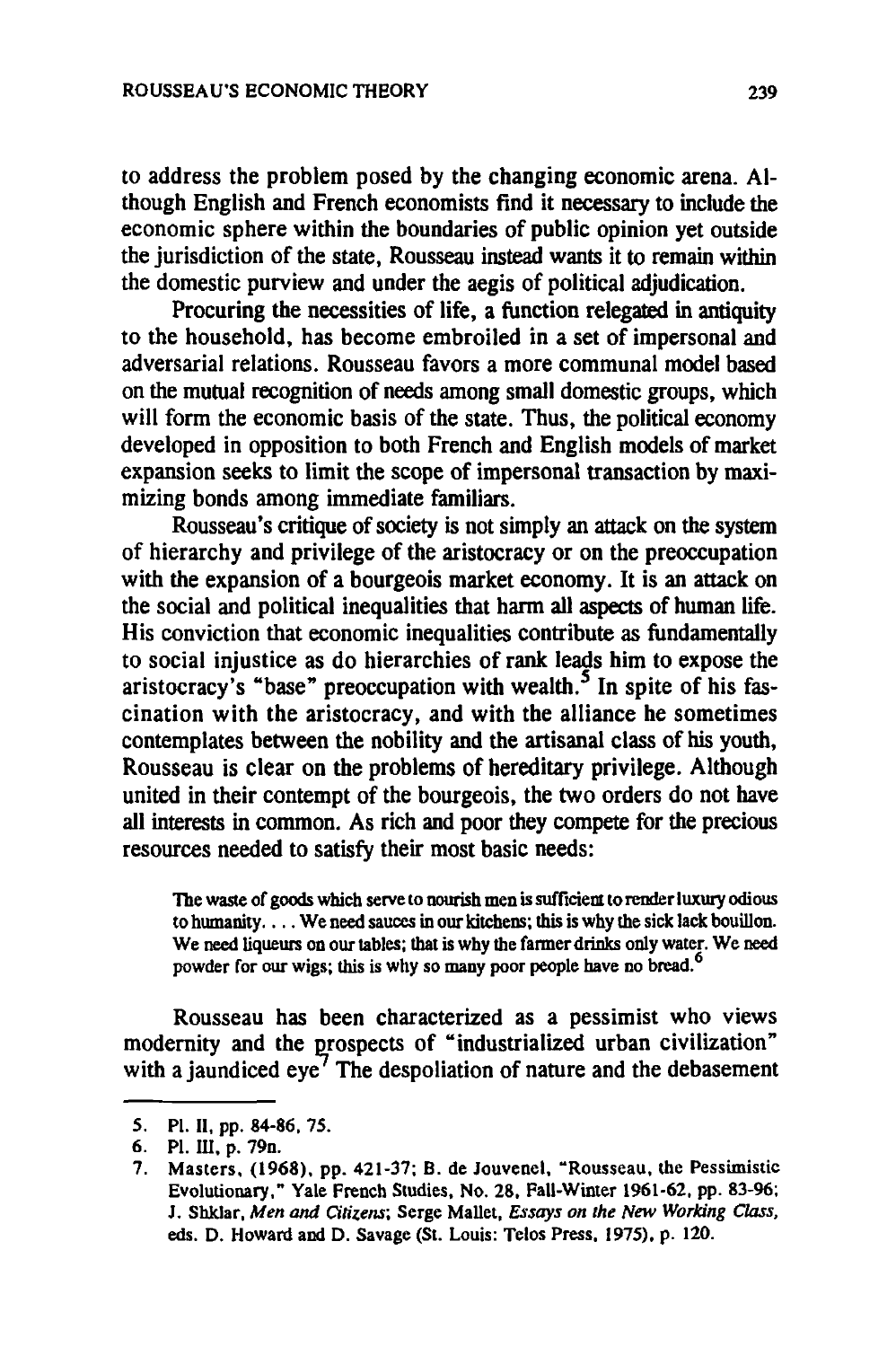of human life that Rousseau witnessed in the course of long walks through the French countryside convinced him that "ransacking the earth's entrails" would only condemn man to be "buried alive." Rousseau's "pessimism" about certain aspects of urban life does allow his vigorous advocacy of a mostly rural existence for modern man. Contrasting "the emaciated faces of the unfortunate who languish in the foul vapors of mines" with those of "loving shepherds and robust laborers," Rousseau adumbrates the advantages of restoring a connection with the natural world of "green pastures and flowers, of azure skies." Rousseau asserts, several years before the physiocrats, the importance of agriculture as both a source of material wealth and a key to social equilibrium. Contemporary political economy has vindicated Rousseau's resistance to the English model of modernization predicated on a rapid "take-off" into industrial growth. France's more graduai approach to modernization would prove a far more reliable prototype for other nations. 8

Rousseau's defense of rural life also gives voice to his predictions of the demise of English political liberty. Although his pronouncements have been ascribed to "reactionary economics,"<sup>9</sup> it is not for lack of sympathy with the quasi-republicanism of the English people<sup>10</sup> that Rousseau believes them destined to fail but rather from a belief in the inevitable downfall of a people who forsake the land for life in the cities.

- 8. Por a corrective view of Prench economic development: Rudolph Braun, "The Impact of Cottage lndustry on Agricultural Population," in David Landes, The *Rise of Capilalism,* (New York: Macmillan, 1966) pp. 53-64. Pranklin P. Mendels, "Proto-Industrialization: The Pirst Phase of the Industrialization Process," *Journal of Economie Hislory,* XXXII, March 1972, pp. 241-261. Pranklin P. Mendels, "La Composition du Ménage Paysan en Prance au XIX Siecle: Une Analyse Economique du Mode de Production Domestique, " *Annales,*  E.S.C., no.4, Juillet-Aotlt 1978. Pranklin P. Mendels, "Industry and Marriages in Planders before the Industrial Revolution," *Population* and *Economies* (ed. Paul Déprez) (Winnipeg: University of Manitoba Press, 1968) pp. 81-93. Patrick O'Brien and caglar Keyder, *Economie Growrh in Britain* and *France, 178().1914*  (Boston: George Allen & Unwin, 1978). This excellent work points out that reallocation of labor "from agriculture to industry and services is efficient only if its marginal productivity is higher outside primary production" and that there is "no easy assumption that a relatively large agricultural section is abnormal or demonstrably 'suboptimal'" (p. 18). Richard Roehl, "French Industrialization: A Reconsideration," *Explorations in Economie Hislory* 13 (1976), pp. 233-281. This is a very useful review essay on the debate and its ramifications.
- 9. Alexandre Chabert, "Rousseau Economist." *Revue d'Histoire économique et Sociale,* 1964, pp. 345-356.
- 10. PI. Il, pp. 524,654.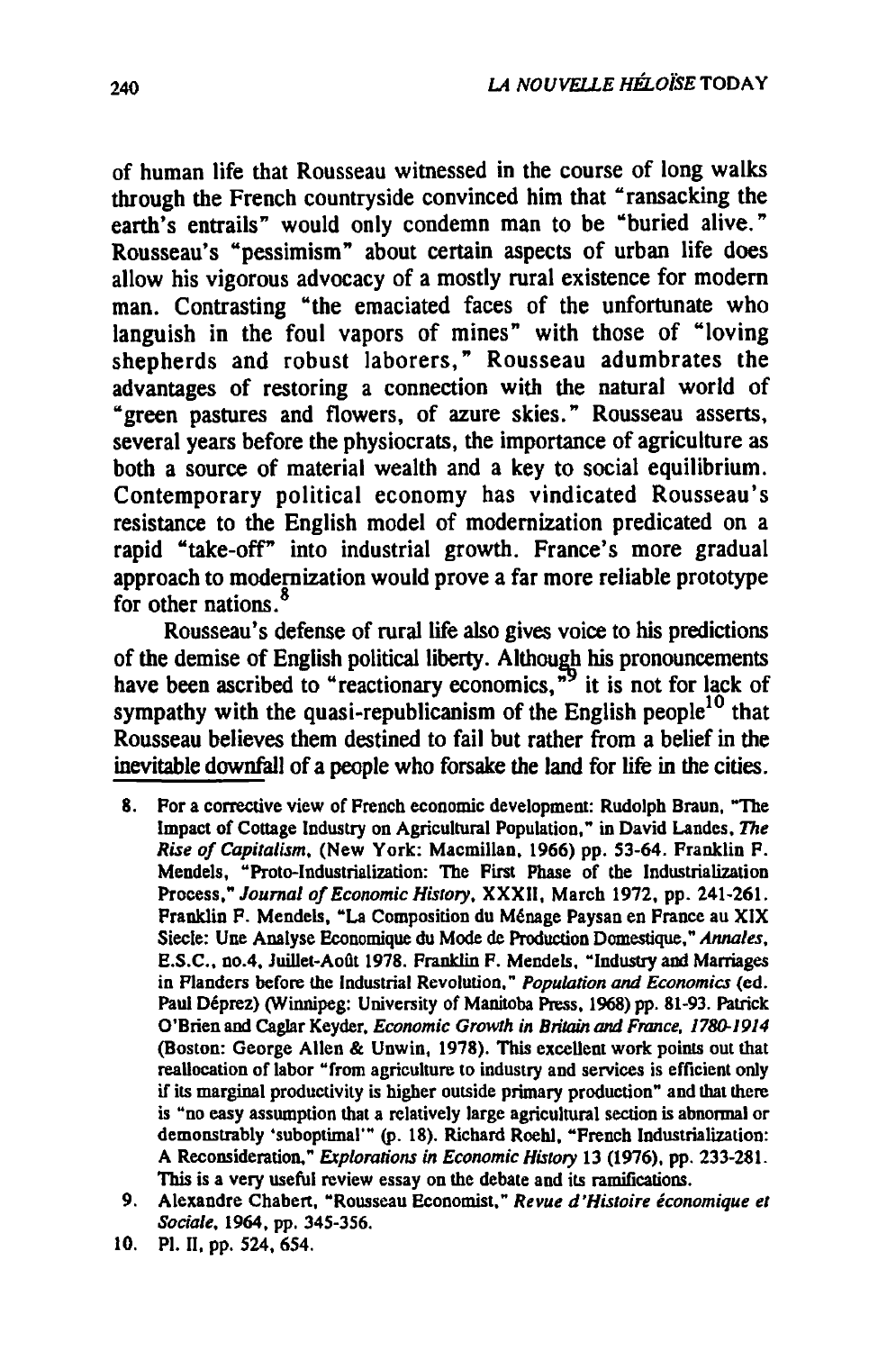As Rousseau gains greater understanding of the habits and mores engendered by market relations and becomes more familiar with social and political practices in England, he is persuaded, in spite of praise lavished on the English parliamentary system by Montesquieu, Voltaire and the *Philosophes,* that a people willing to uproot themselves, to sever bonds of kinship formed in pre-industrial society in order to gain greater access to luxuries, will wish to conquer others. Their downfall must follow. Having learned the lesson of Roman decadence, Rousseau applies it to the contemporary avatar of this particular type of republicanism:

It is, for example, very easy to predict that in twenty years, England in all its glory. will be ruined. and moreover will have lost what remains of its libeny. Everyone asserts that agriculture still flourishes in that Isle, and I wager that it is perishing. London grows daily; therefore the kingdom is depopulated. The English wish to conquer: therefore they will become slaves.<sup>11</sup>

Were Rousseau's predictions overstated? His warnings about the consequences of dissolving rural familial and economic ties were mostly correct, anticipating some major problems of urban industrial life that more enthusiastic proponents of modernization blissfully overlooked. The consequences of inappropriate and ill-conceived industrialization efforts are being reconceptualized. The range of problems is comprehensive, from the degradation of the physical environment to the one hundred million women "missing" from the populations in South Asia, West Asia, China and North Africa.<sup>12</sup>

The political economy developed by Rousseau in opposition to changes in the modes of production of France and England involves him in a specifie project to reform mores through the private sphere. His solution is meant to address the specifie problem of the French *ancien régime.* Rousseau anoounces bis plan for domestic reform in the second preface to the *Nouvelle Hé/oise:* "If there is any reform to be attempted in dealing with public morality, it is through domestic mores

<sup>11.</sup> PI. III. p. 573.

<sup>12.</sup> The dislocations and sometimes deadly consequences of significant aspects of the industrialization and "modernization" process are the subject of contemporary reportage. Sec: Peter Passell, "Rebel Economists Add Ecological Cost to price of Progress," *New York Times*, November 27, 1990; Nicholas D. Kristof, "The Third World: Back to the Parm," *New* York *runes.* July 28. 1985; Amartya Sen, "More Tban 100 Million Are Missing." *New* York *Times Review of* Books. December 20, 1990, pp. 61-66.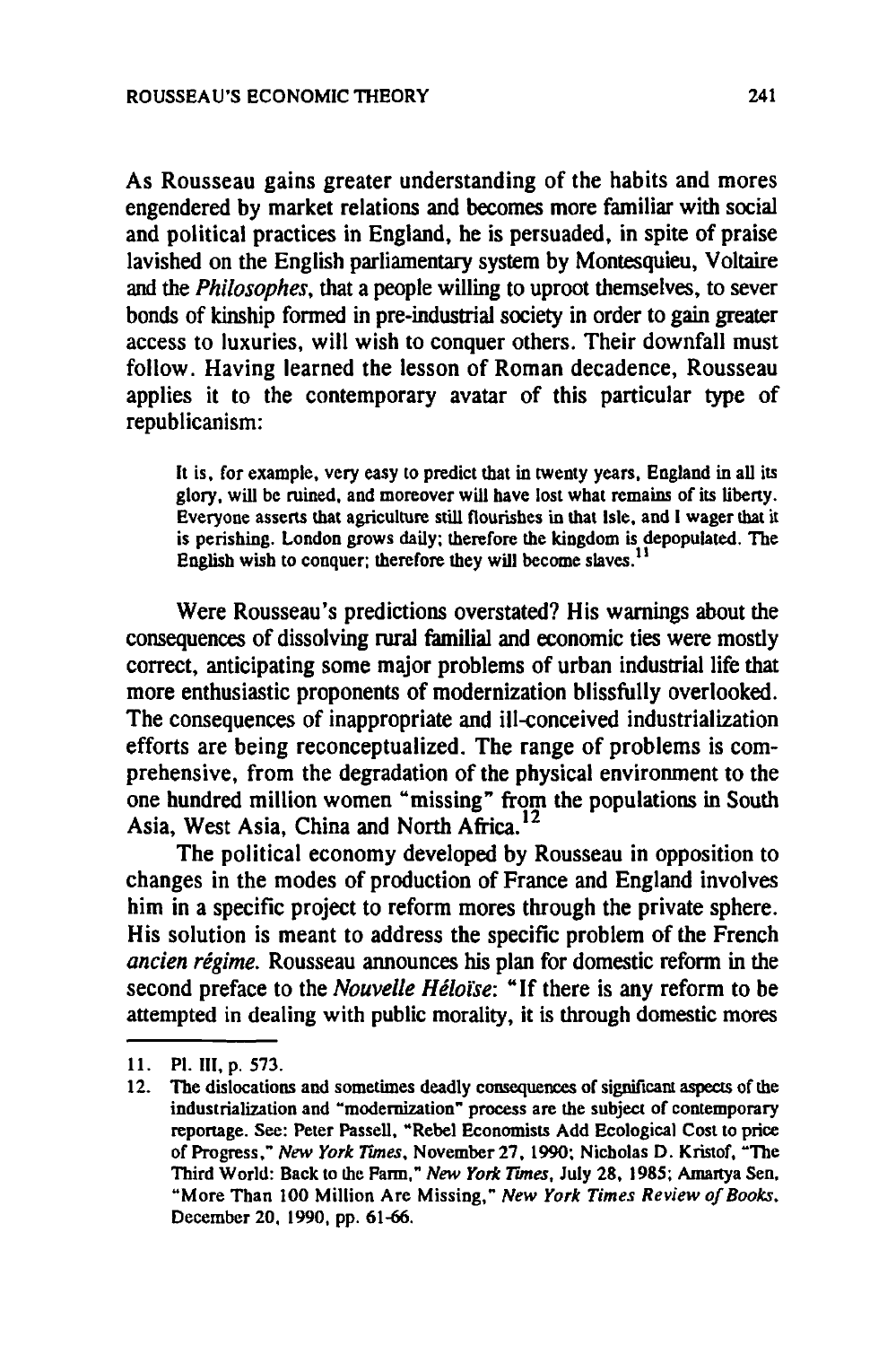that it must begin.  $n^{13}$  It is in this context that Rousseau clarifies the possibility of attaining equality among unequals  $-$  while maintaining the wide disparities in economic conditions between members of the same community.

#### The Moral Ordering of Brute Functions

Given the egalitarian import of Rousseau's conception of rights, his preference for an autarkic feudal household as the economic and political basis of harmonious social existence is incomprehensible unless it is understood not only in terms of the violent revolution taking place in the mode of production in England, but also in terms of the debate on reform taking place in Geneva. This political debate opposed powerful international banking interests, openly identified with the French court and with modernity, to the mostly artisanal citizen body. The latter, more rustic in manner and traditionalist in their daily practices, sought territorial independence as weil as greater internai political freedom vis-à-vis their governors. In a century noted for frequent popular uprisings throughout Europe, the flerce contestations of the Genevan citizens, as weil as of the *natif* and *habitant* populations, is justly famous. $14$ 

Rousseau's depiction of the private sphere as the appropriate base for organizing the nation's material life starkly contradicted contemporary proposais for modernizing production. Targeting the realm of agricultural production, the largest and most significant productive sector, the physiocrats advocated abolishing the small holding in favor of a form of agrarian capitalism that imitated the English method of agricultural exploitation. *5* Rousseau's defense of a feudal model for organizing the cultivation of resources reflected bis political rejection

<sup>13.</sup> Pl. J, p. 24.

<sup>14.</sup> Michel Launay, *Jean-Jacques Rousseau, Écrivain Politique* (Cannes; C.E.L.; Grenoble: A.C.E.R., 1971), pp. 34-66; 82-100.

<sup>15.</sup> Many excellent economic histories, among the best: Ernest Labrousse & Pernand Braudel (eds.), *Histoire Economique et Sociale de la France, Vol.* 2, *1660-1789*  (paris: Presses Universitaires, 1970), pp. 88-155. Elizabeth Pox-Genovese, The *Origins of Physiocracy: Economic Revolution and Social Omer in France in the 18th Century* (Ithaca: Cornell University Press, 1976). Henri Sée, *La Vie Économique el Les Classes Sociales en France au 18<sup>e</sup> Siècle (Paris: Félix Alcan.* 1924); discussion ofThrgot on pp. 138-150. Henri Sée, *L'Évolution Commerciale etlnduslrielle de la France Sous L'Ancien Régime* (Paris: Marcel Giard, 1925). Marc Bloch, *French Rural History: An Essay* on *ilS Basic CharacterÎstÎcs*  (Berkeley: University of California Press, 1966). Marc Bloch, "La Lutte Pour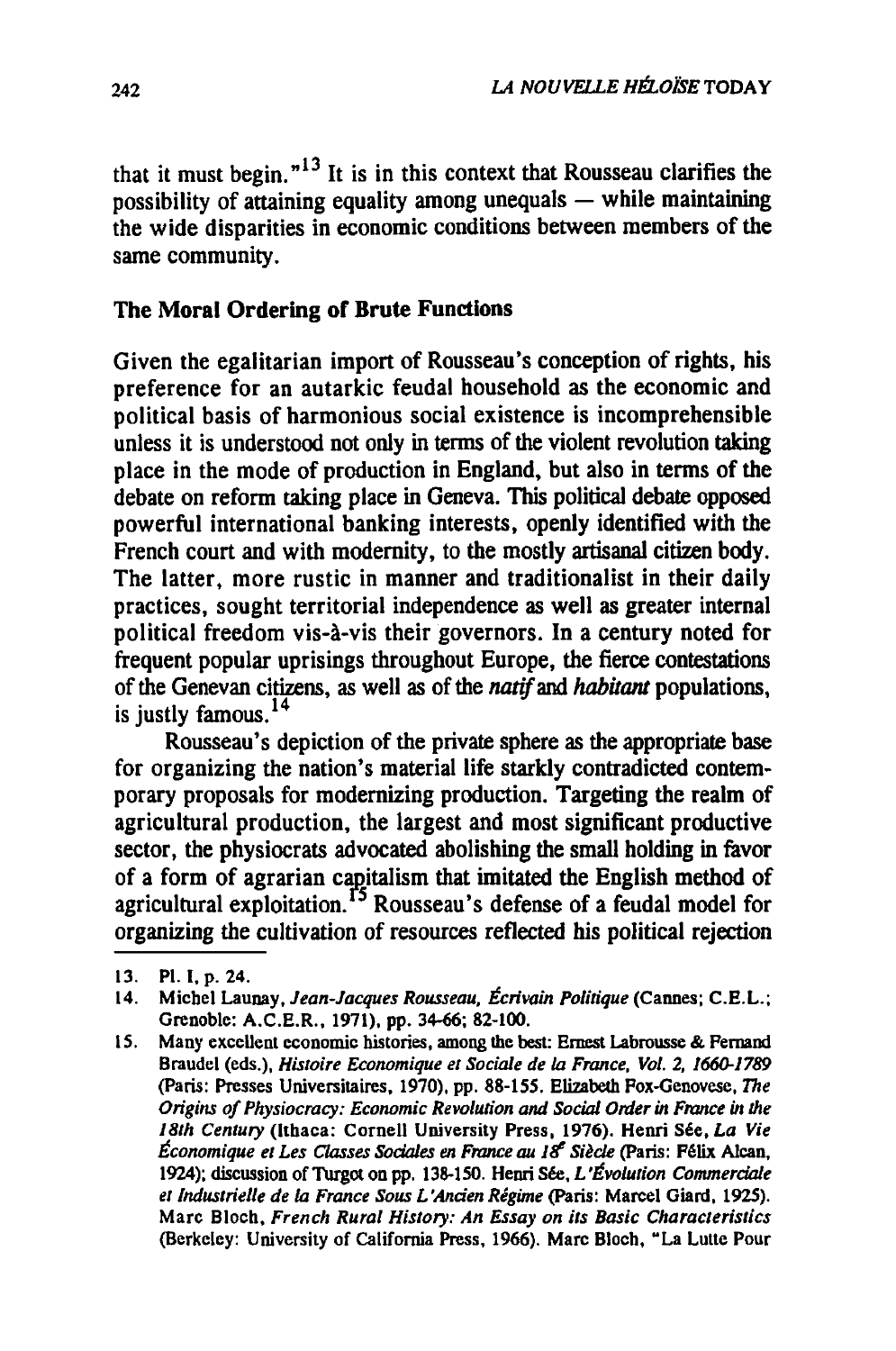of impersonal market relations. which he understood as commodifying and homogenizing ail human relations. in favor of face-to-face relations. His critique of political economy, considered a preface to the *Social Contract.* 6 itself part of a larger work to he entitled *Institutions Politiques.* emphasized a theory of administration. or of government. which avoided both market relations and the production of more wealth.<sup>17</sup>

The study of economics. which. for Rousseau. concemed the regulatory fùnctions of govemment. deals primarily with the administration of affairs among individuals who hold disproportionate amounts of property and who are therefore unequal in this regard. Rousseau understood the study of public economy in terms of three principal funetions. which he surnmarizes as the administration of laws the maintenance of civil liberty, and the subsidy of the state's needs.<sup>18</sup>

Legitimate government's first and foremost function is to distinguish the private will above ail one's own. from the general will. and to follow the latter in ail matters. The objectives of the second function of govemment are to be accomplished by protecting the individual members of the state. inculcating them with love for their homeland and. when appropriate. instructing them through a public education system inspired by the models of antiquity.

It was only in his discussion of the third function of public economy that Rousseau disclosed bis understanding of. and recommendations for, a particular economic system. It was here that he stated his preference for a mostly agrarian basis for material life and his hostility 10 the expansion of commerce and industry. Rousseau reaffrrmed and obstinately maintained this preference in *Projet de Constitution pour* la *Corse* (1765) and in *Considérations sur le Gouvernement de Pologne*  (1772). altering little in his vision of an agriculturally based economy.

l'Individualisme Agraire." in *Mélanges Historiques* (paris: S. E. V . P .E. N .• 1963) vol. 2, pp. 594-96. Georges Weulersse, Le Movement physiocratique en France, 2 tomes, (Paris: Félix Alcan. 1910).

<sup>16.</sup> Pl. III. p. LXXIV.

<sup>17.</sup> Pl. III, pp. 262-263. Especially strident in the *Discourse on Political Economy*: "The right of property is the most sacred right of citizenship, and even more important, in some respects, than liberty itself." This is true for several reasons, the last being that "property is the . . . real guarantor of the undertakings of citizens: for if property were not answerable for personal actions. nolhing would be easier than to evade duties and laugh at the laws."

<sup>18.</sup> Pl. III. p. LXXVIII.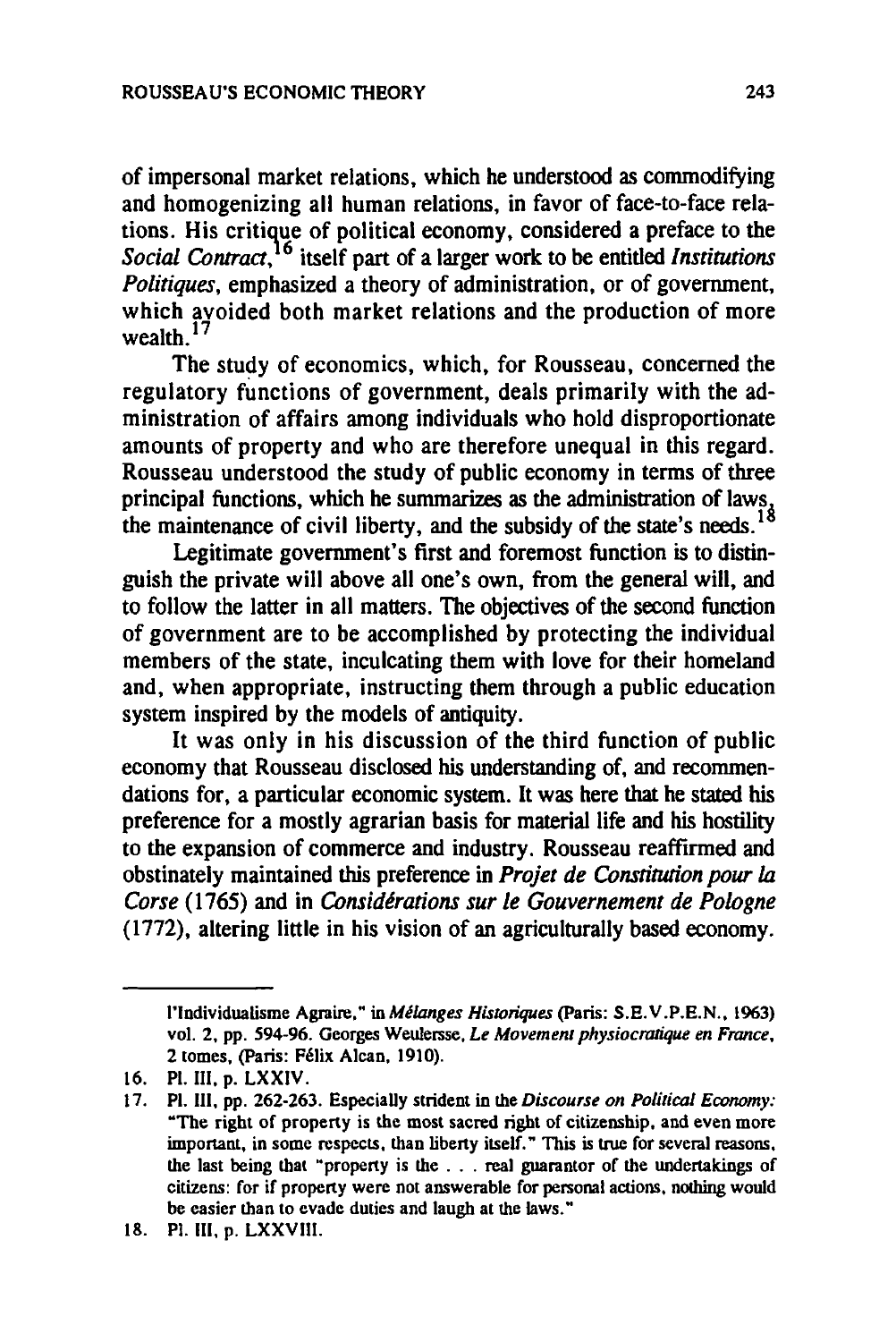*The Discourse on Political Economy* (1755) succinctly clarified Rousseau's position: he understood his task as that of a moralist, not of an economist. He sought to attenuate, if not eliminate, the destructive impact of abundance and luxury on citizens in order to enhance their ability to value and seek to achieve political freedom. Men's desires for sensual gratification were to be restrained in order not to overwhelm their judgments; if that process could he legislated and administratively maintained, "from what errors would reason be preserved, and what vices would be choked even before birth, if one knows how to compel the brute functions to support that moral order which they so often  $disturb.^{n19}$ 

Rousseau was, therefore, preoccupied with reducing both govemment spending and its resources, advocating, as had Bodin, the establishment of a public domain from which the state could derive most of its expenses. This is why Rousseau would join the liberal theorists, who were mostly concerned with strengthening private property, in recommending a limited accumulation of the resources of the state. In this manner, Rousseau would unite conservative and liberal positions to support his own. To that end Rousseau proposed a system of progressive taxation to redistribute the costs of governance to the richer members of society and thus ensure his primary objective  $-$  the protection of social and political justice among citizens.<sup>2</sup>

#### The Problem or Development in France

Anglo-American historians and economists seeking to understand modem French economic development have characterized it as stagnant in its incapacity for structural change. Cameron notes that the French rate of growth for ail relevant variables was "substantially below that of other Western industrial nations.<sup>"21</sup> In attempting to elucidate the sources and factors of this stagnation, historians have compared France to England, the latter having the dubious distinction of having paved

<sup>19.</sup> PI. I. p. 409.

<sup>20.</sup> PI. III. p. 270.

<sup>21.</sup> Rondo Cameron. "Economie Growth and Stagnation in Prance. 1815-1914." in B.E. Supple (ed.), *The Experience of Economic Growth* (New York: Random House, 1963), p. 329. Cameron changes his evaluation of Prench economic growth from "retardation" to "slow growth" in "L'Économie française: passé. présent, avenir," *Annales. Économies, Sociélés. Civilisations* (paris: A. Colin), Sept-Oct. 1970, pp. 1424-27.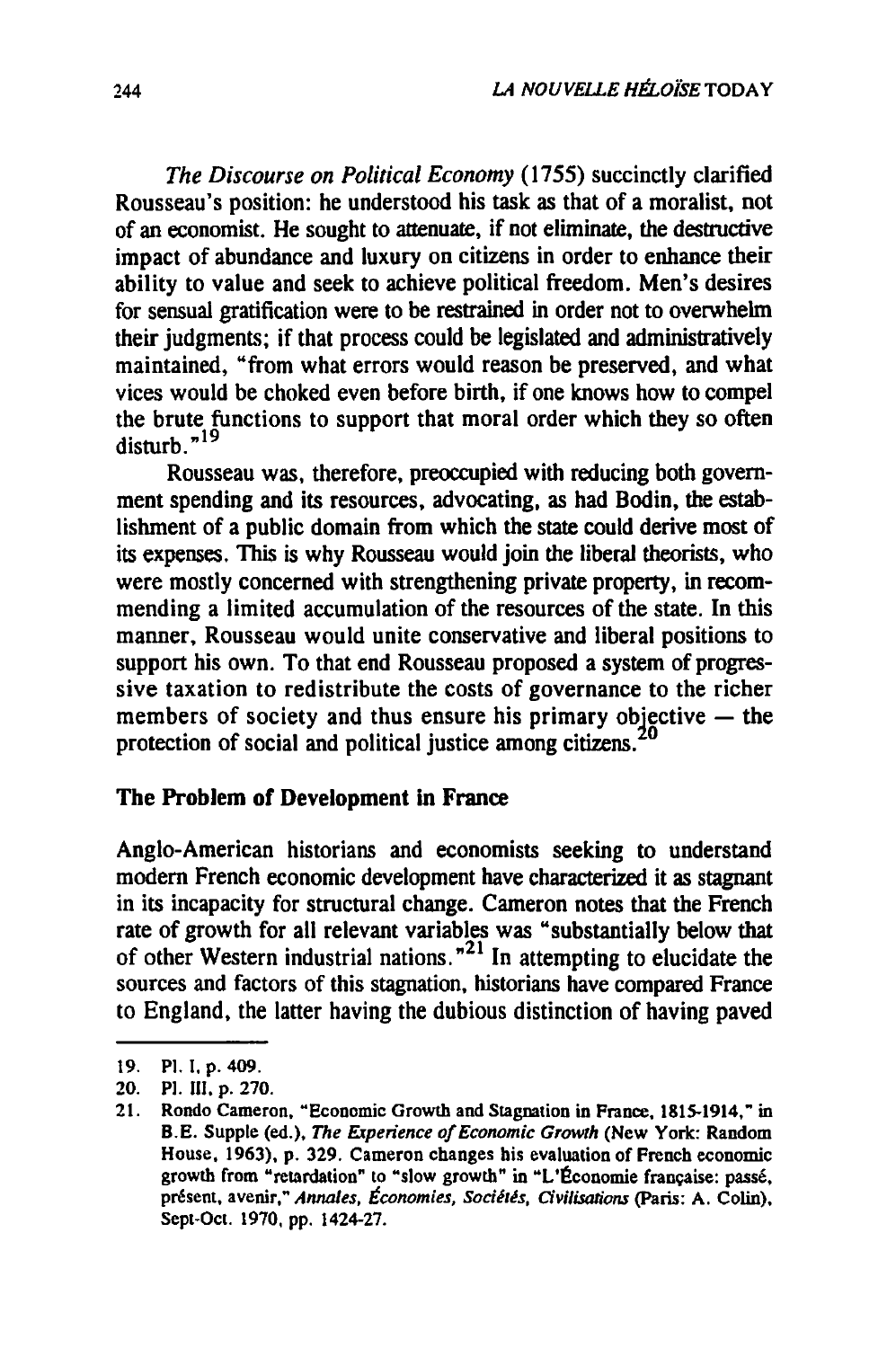its way to modernization via the industrial "take-off" phenomenon.<sup>22</sup> Kemp wrote that a1though French "growth was taking place, it fell short ofwhat was required to bring the economy into line with the best results elsewhere." French torpor was, therefore. clearly understood as both relative and structural, for Kemp gloomily predicted that even the modicum of growth that could be detected "was not accompanied by the preparation of conditions for structural change.<sup>"23</sup> Recent work by Braun, Berkner, Mendels, O'Brien and Keyder, and Roehl, however, suggests that the panorama is more ambiguous and that France's development followed a different route. Industrialization existed earlier and in different forms than those manifested by the English model, and this resulted in a less drastic and dislocative process.

Agrarian capitalism, which had great success in England. was advocated by the physiocrats in France but never adopted as a working model. "Preindustrial industry," industrial production that occurs in a nonurban setting, was, however. of considerable significance for both France and Switzerland. Understanding this phenomenon clarifies Rousseau's "reactionary" economics: his reluctance to endorse agrarian capitalism and "modem" industrialization.

Studies of "retardive factors" in French economic development had located the problem of economic stagnation in the nineteenth century: 1815-1914. This meant that industrialization was purported to have taken place a century later in France than in England, without duplicating Rostow's much admired take-off model. Marczewski was unable to identify a take off per se in France but asserted that an upturn could clearly be detected in the middle of the eighteenth century. Roehl indicates that this assertion is well-founded. He has shown that the middle of the eighteenth century, far from being the origin of retardive factors, was instead the origin of modem French economic develop-

<sup>22.</sup> w. W. Rostow, *The Stages of Economic Growth* (Cambridge: cambridge University Press, 1971), Chs. 2-4, and W.W. Rostow (ed.), *The Economics of Take-Off Inro Susrained Growth* (London: Macmillan. 1963). ln this volwne J. Marczewski clarifies this discussion in "The Take-Off Hypothesis and the Prench Experience": "There was no true lake-off in Pranee at aU: the growth of the Prench economy was very graduai and its origin lies far in the past." He believes that if there was a lake-off it was in 1750; Prance was a leader and Brilain a follower (pp. 129, 131-32).

<sup>23.</sup> Tom Kemp, *Economic Forces in French Hisrory* (London: Dobson, 1971), believes tbat backwardness can be defined and analyzed in structural terms, Prance's "stagnation" deriving from its failure to imitate Britain's technology and factory system. See p. 257.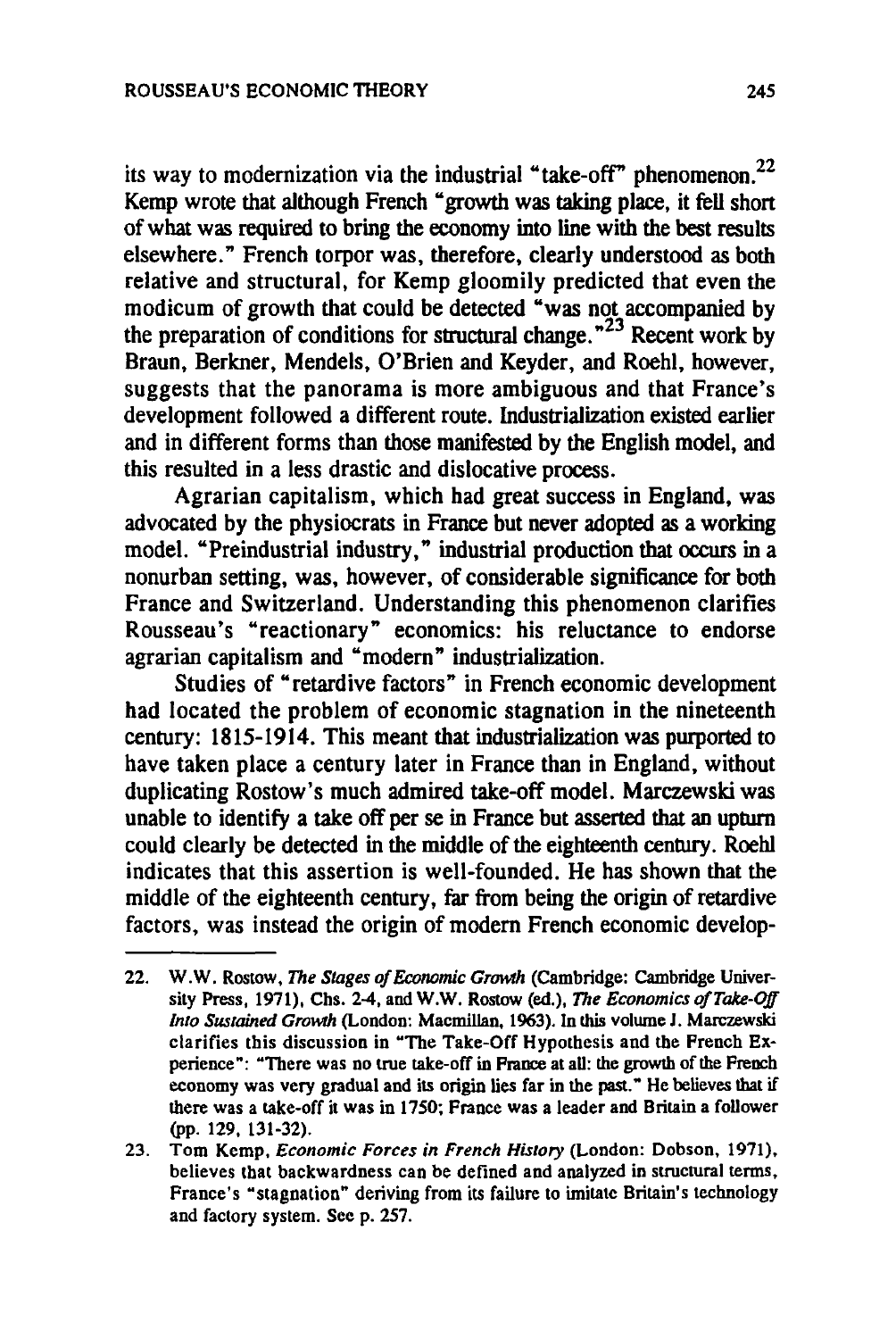ment. He suggests that this was a time of unique and intense activity in the agrarian and industrial sectors.

Significantly, the modern debate echoes the debates in 18th century French philosophic circles. In question was the physiocratic contention that economic phenomena represent a distinct order of facts and knowledge and obey laws that derive from that order. Although the work of petty in England and of Boisguilbert in France a century eartier had underscored the need to elaborate an economic law, it was not until Quesnay and the physiocrats "codified" an economic order that a case would be made to establish economics as a science. The debate acknowledged the primacy of the agrarian sector, which the Physiocrats valorized, but leveled bitter criticism at agrarian capitalism. Rousseau and his disciple Mably were the earliest critics of a doctrine which legislated economic inequality in the name of progress. Rousseau's most salient objection focused on the separation of the economic sphere from the judicature of the legislative authority, while Mably, more egalitarian, focused on the injustices inherent in the system.

French economic growth should be considered in Iight of the phenomenon Mendels calls "proto-industrialization," and describes as "part and parcel of the process of industrialization or, rather, as the first phase which preceded and prepared modern industrialization proper.<sup>724</sup> When the products of this particular source are quantified, French industrial output presents a different picture. The annual rate of growth of French industry and handicrafts in the eighteenth century was estimated at 1.91 per cent; according to Roehl, this would put France's growth at a rate higher than England's. In addition, Marczewski and Markovitch's research indicates that per capita output in France was equivalent to, and perhaps even surpassed, that of England in the early 1800s.<sup>25</sup>

Proto-industrialization contributed to the rapid growth of traditional, market-oriented, primarily rural industry and facilitated changes in the spatial organization of the rural economy. Labor was easily obtained since agriculture requires workers only in compressed and short intervals. Most peasant families could afford the cost of one or several looms and other basic tools necessary to participate in textile production, the largest European industry. Being the poorest, these

<sup>24.</sup> Mendels (1972), p. 241.

<sup>25.</sup> Roehl (1976), p. 243-244.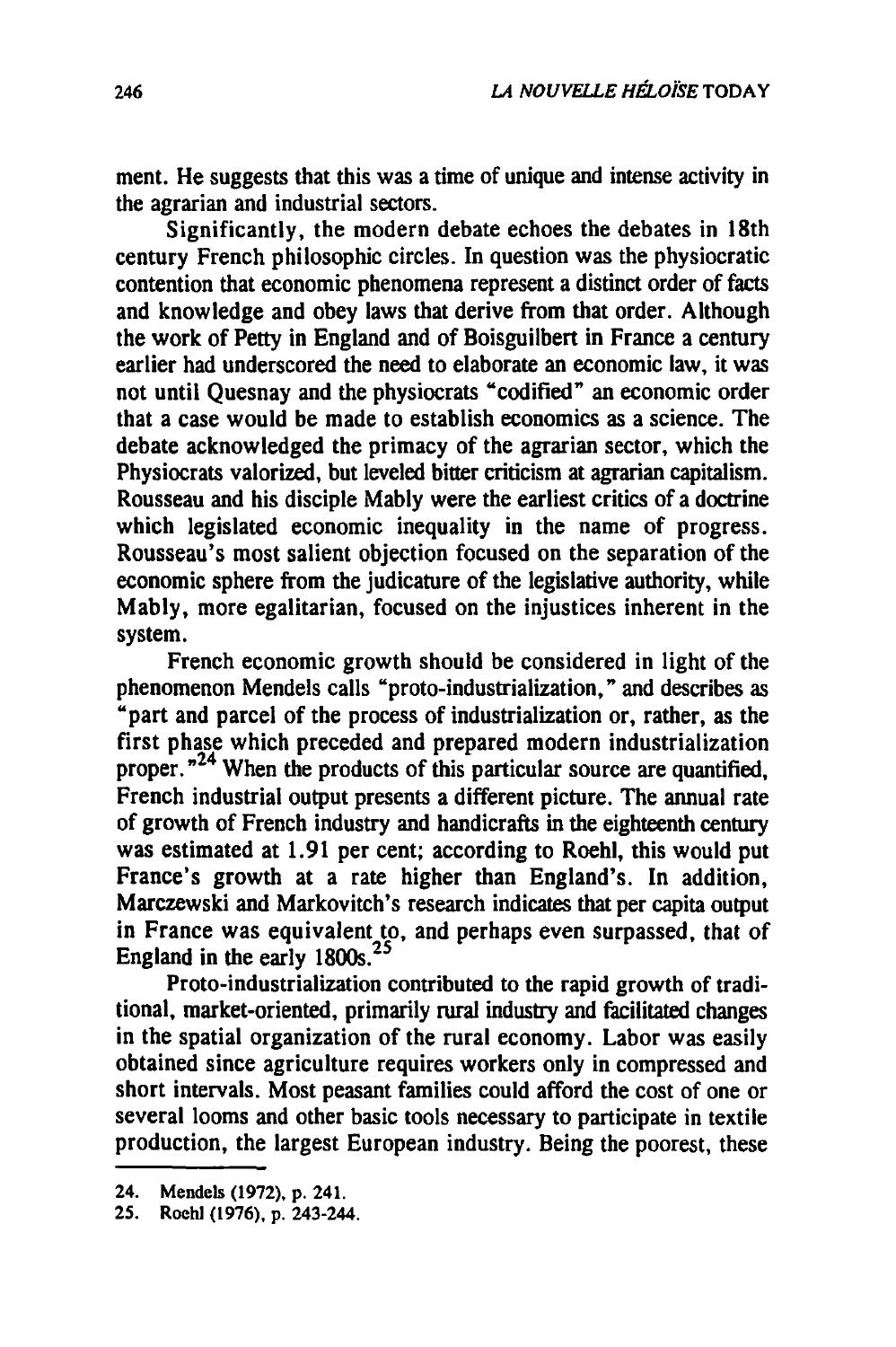families held msufficient land to survive after rent and taxes; the income from weaving was therefore crucial to the family economy. Involvement in rural industry was not a separate activity undertaken by peasants: rural industry improved the time patterns of rural employment, "not so much increasing the productivity of labor as increasing the productivity of workers." Given the conventional belief that England had been in the midst of ber "revolution" for 20 years and that France had several decades to go before beginning her own development, these reformulations are significant in clarifying the role of agriculture in nascent capitalist economies.

The development of technology occurred alongside that of agricultural transformation in the course of French economic development. Some historians writing as late as 1973 reported the lack of French inventiveness in the eighteenth century: they generously, if a bit vaguely, referred to France's "less congenial climate of innovation." Others, however, maintained that French inventions of "real significance" exceeded those made in England. Roehl, examining data on the registration of patents, notes that, although a number of French patents were recording "highly impractical schemes," there were numerically more patents recorded in France than in England. In addition, whereas English patents were granted for ideas alone, the French Academie Royale des Sciences required drawings and scale models for registration of ail patents.<sup>26</sup>

ln seeking to reconstitute the state according to more equitable principles, Rousseau confirmed Condorcet and Descroit's criticism: he attacked contemporary arrangements of society and, in the *Discourse on Political Economy* providing his first version of a political alternative to government by a legal despot. In the legislation and administration of the state, Rousseau proposed the supremacy of the people over that of such a despot. Government thus assumes executive but not legislative power; the latter residing in the people alone.<sup>27</sup> Consequently, the first rule of political economy consists of ensuring the existence of an administration that will conform to the general will as manifested in the

*<sup>26.</sup> Ibid.,* p. 250.

<sup>27.</sup> Por a discussion stressing the conservative rather than radical notion of democracy, and the representative nature of the state, see Richard Pralin, *Rousseau and Representation: A Sludy of the Development of his Concept of Politicallnstitutions* (New York: Columbia University Press, 1978). 1 believe that this is a useful and accurate reading of Rousseau's recommendations to bis fellow Genevans, if not of bis understanding of democracy as it unfolds.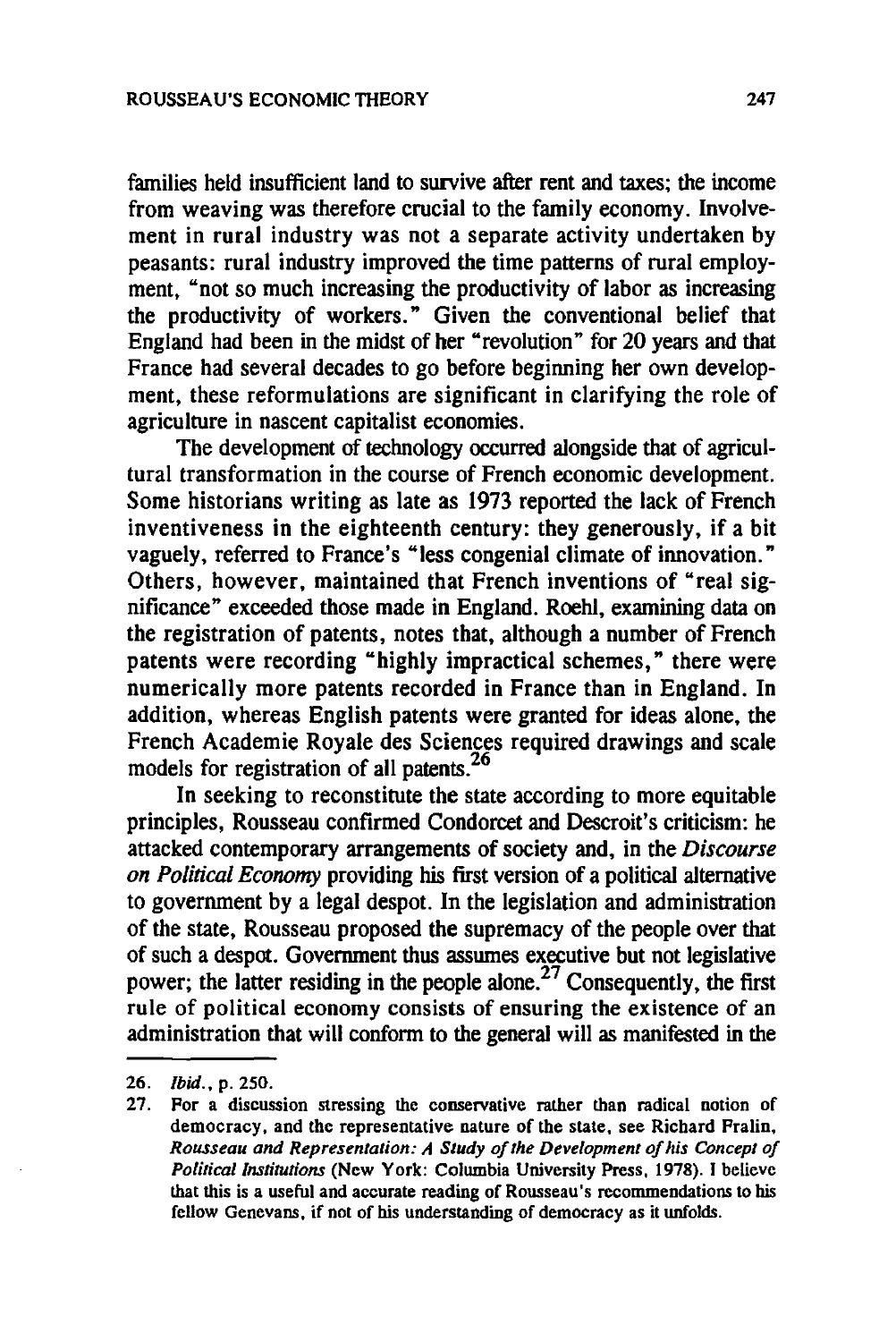laws of the state. The legislator responsible for the codification of these laws has fulfilled his task correctly only if he has taken into account all that is required by the location. climate. soil. mores. surroundings and particular relationships of the people he was to institute. The successful legislative task is. therefore. to be based on material conditions, bath human and geographic/ecological: the primary economic task for Rousseau was, therefore, essentially political.

Rousseau's second, "essential" rule of political economy deals primarily with the necessity of conforming individual wills to the  $\frac{1}{2}$  general will  $\frac{1}{2}$  civic virtue being nothing other than the conformity of private wills to the general will. Rousseau advocated patriotism as the best way to encourage such congruence; and, instead of pointing to reason or self interest. he pointed to love as the emotion capable of inducing civic obedience. Man's willingness to desire "what is wanted by the people we love" is the only lure the wise legislator will require. Given his severe castigation of love as the social creation of one gender for the enslavement of the other, it seems surprising initially to read Rousseau's advocacy of love as the sentiment appropriate to effect the dramatic accommodation of particular wills and interests to the general will. The seeming contradiction between Rousseau's perception of love as a social invention for enslavement and as a basis for civic freedom is resolved if the reader recalls Rousseau's injunction about using the agent of corruption to transcend and defeat the effects of that corrup $t$ <sub>tion</sub> $28$ 

Rousseau's advocacy of patriotism identified the power of erotic love as a form to be sublimated into a love of homeland. Let men substitute one for the other, and virtuous citizens will be born from the ashes of chastened libertines. "The ecstacies of tender hearts appear as so many chimeras to anyone who has not experienced them." wrote Rousseau as one who knew the empire of emotions as weil as their awesome power to motivate specifie human behavior: "love of homeland, a hundred times more ardent and delightful than that of a mistress, likewise cannot be imagined except by being felt. $n^{29}$ 

<sup>28.</sup> See Carol Pateman for a critical treatment of the role of women in Rousseau's political thought: "Women, Love, and The Sense of Justice," Ethics, vol. 91, no. l, Oct. 1980, pp. 20-34, and Penny Weiss, "Rousseau, Antifeminism, and Woman's Nature," *Political Theory,* vol. 15, no. l, Peb. 1987, pp. 81-89, for an excellent corrective to Paleman's argument.

<sup>29.</sup> PI. III, p. 254.